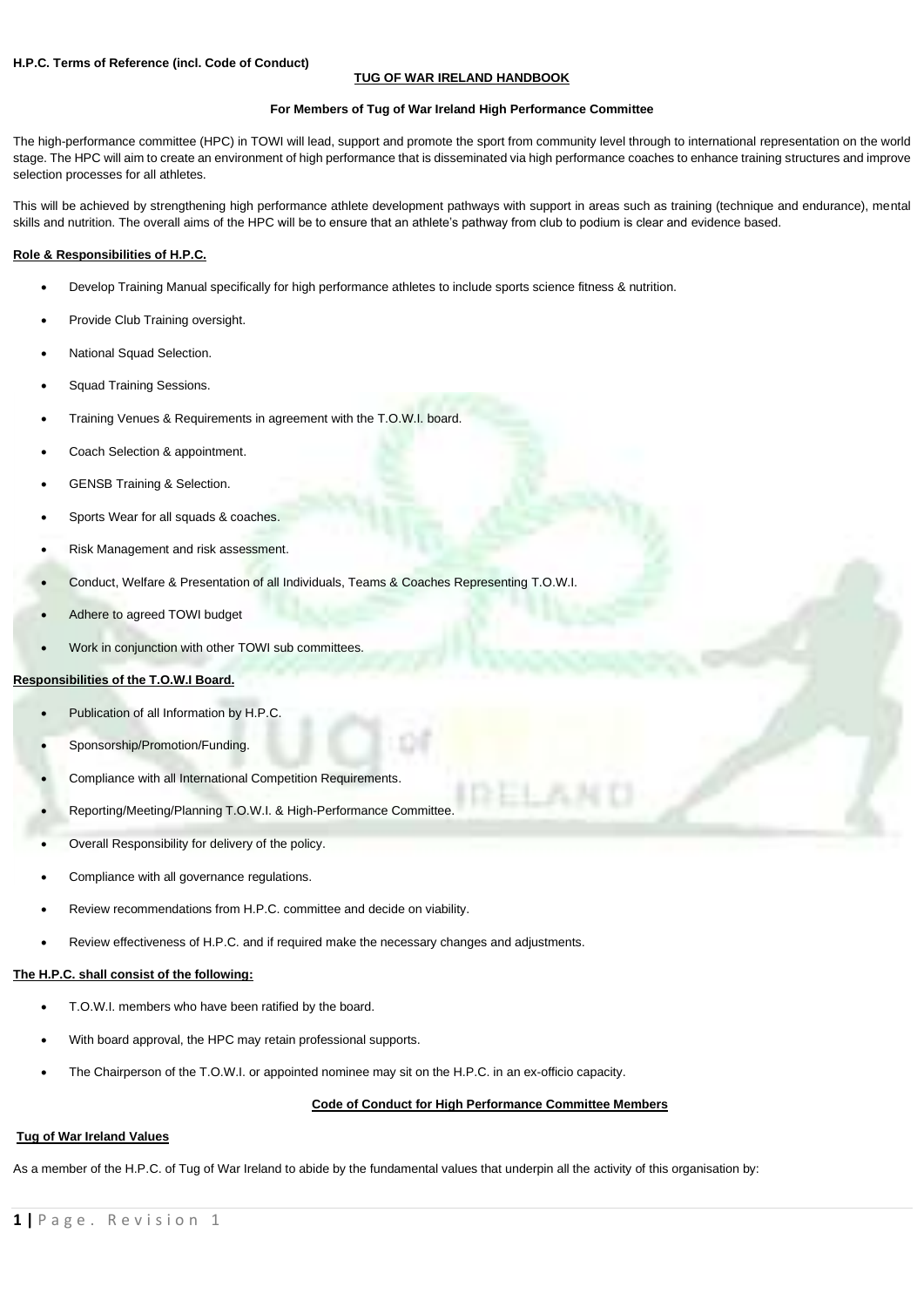### **H.P.C. Terms of Reference (incl. Code of Conduct)**

- Presenting a professional image to all Stake holders and service users.
- Creating open, honest and supportive working relations.
- Promoting collective working to support and promote the Sport of Tug of War.
- Respecting office procedures and policies.
- Supporting and promoting principles of equality and diversity.
- Respecting confidentiality of information and procedures.
- Giving volunteers the same respect and support as staff members.

Additionally, I agree to the following points:

### **Law, Mission, Policies**

- I will not break any law or regulations in any aspect of my role as a member of the H.P.C.
- I will support the objects of the Company as listed in its Memorandum and consider myself its quardian.
- I will abide by all Company Policies & strategy.

## **Conflicts of interest**

- I will always strive to act in the best interests of the organisation.
- I will declare any conflict of interest, or any circumstance that might be viewed by others as a conflict of interest, as soon as it arises.
- I acknowledge and agree to adhere to the provisions of the Constitution regarding potential conflicts of interest.
- I will strive to establish respectful, collegial and courteous relationships with all I come into contact in my role as a Member of the High-Performance Committee.
- I will remove myself from the selection process in the event that I am a candidate for selection for any International team, to eliminate any conflict of interest.

### **Protecting the organisation's reputation**

- I will not speak as a Member of this Company to the media or in a public forum without the prior knowledge and approval of the Chairperson of the Board of T.O.W.I.
- When I am speaking as a Member of this Committee, my comments will reflect current organisational policy even when these do not agree with my personal views.
- When speaking as a private citizen I will strive to uphold the reputation of Tug of War Ireland and Membership.
- I will respect organisational, Board Members and individual's confidentiality.
- I will take an active interest in the Company's public image, noting news articles, books, television programmes and the like about the Sport of Tug of War, organisations or about important issues for the organisation.

#### **Personal gain**

- I will not personally gain materially or financially from my role as a Member of the H.P.C., nor will I permit others to do so as a result of my actions or negligence.
- I will document expenses and seek reimbursement according to procedure. T.O.W.I. members of the H.P.C. will be paid all reasonable expenses properly incurred and vouched by them in connection with the discharge of their duties.
- I will not accept substantial gifts or hospitality without prior consent of the Board of T.O.W.I.
- I will use Tug of War Ireland Resources responsibly, when authorised, in accordance with board policy and procedure.